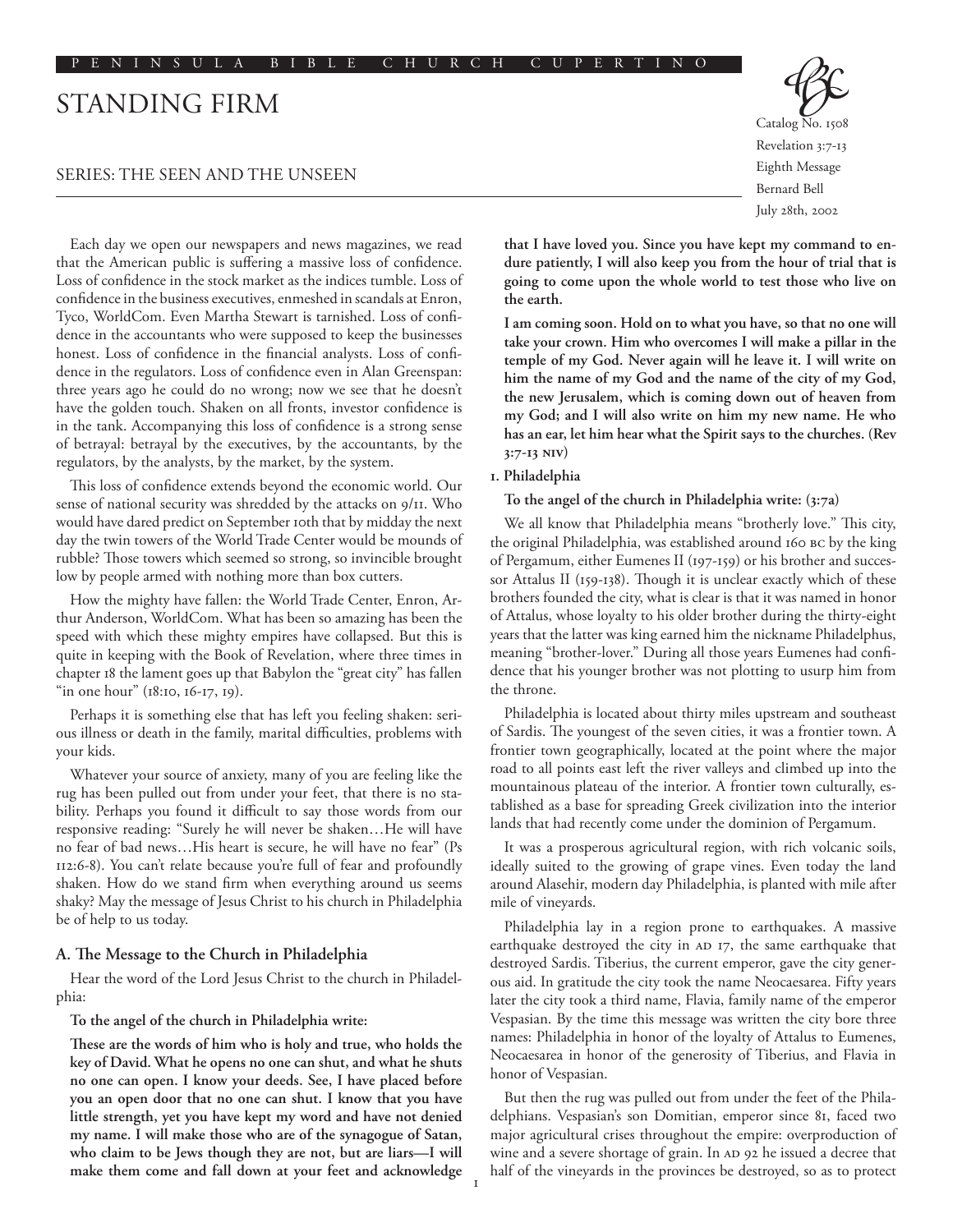the Italian wine industry, and encourage the growing of grain. Philadelphia was heavily dependent upon the wine industry, so dependent that its chief deity was Dionysius, the Greek god of wine. Imagine the sense of betrayal by the city that bore Domitian's family name. This would be far worse than a US president ordering the destruction of half the vineyards of the Napa Valley in order to bolster New York wineries. Domitian claimed the title "Lord and God" and demanded the worship of his people. This is worship that the provinces had been willing to give, particularly the province of Asia where the *pax Romana*, the Roman peace first established by Augustus, brought great prosperity. Asia was enormously grateful to Rome and to her emperors, and built many temples in their honor. But what do you do when your "lord and god" turns on you?

Domitian issued this edict just three years before Jesus addressed the church in Philadelphia. How will Jesus address his church in a city that has been rocked by earthquakes in the past and recently betrayed by the Roman emperor?

## **2. Self-description of Jesus**

**These are the words of him who is holy and true, who holds the key of David. What he opens no one can shut, and what he shuts no one can open. (3:7b)**

As with the other messages, Jesus introduces himself in a manner which is relevant to Philadelphia's situation and directs the gaze of the church onto himself. Jesus is holy and true. We could just as well translate this second word as "genuine." As the Jesus People said back in the early seventies, borrowing from the Coke ad, Jesus is the "real thing." Unlike Domitian, he will never betray his people.

A major theme of the book of Revelation is exposing the contrast between the true and the counterfeit. In the visible world there is a throne, a ruler, a city, a people, worship. In Revelation's imagery, the throne is occupied by the beast, the city is Babylon, her residents are called the inhabitants of the world, and they give their worship to the beast. At the end of the first century AD, Babylon is Rome, or more generally the Roman Empire, and the beast is the Roman emperor. If Philadelphia places all her confidence in Rome and her emperors, then she is bound to end up betrayed in the end, for their throne is a counterfeit throne. In the end, Rome will be exposed and the mighty empire will come crashing down. Rome, the self-proclaimed eternal city, did fall suddenly, but Babylon is alive and well. Wherever gathered mankind lives in autonomy from God, there is Babylon. Wherever men are at home in the present world, there are the inhabitants of the world. Wherever man sets himself up as king, there is the beast. But this is all a sham, a deception by the dragon, Satan.

The church in Philadelphia is not to be so deceived, for she knows the true. Her eyes have been opened to see what is unseen to the others. In the normally invisible realm there is also a throne, a ruler, a city, a people, and worship. On the true throne, the throne that really does lie at the center of the universe, sits God, and beside him sits the Lamb. The true city is the New Jerusalem, home and destiny of all those who long for God. Her residents give their worship to God and to the Lamb.

While Philadelphia looks to Rome and its Caesar, to Domitian who claims to be Lord but betrays his people, the church is to look to Jesus, who truly is Lord. Jesus, whose very name is "Faithful and True" (19:11). Jesus who is faithful to his God and Father and is therefore faithful to his people. The single greatest need for all seven churches is to look to Jesus. This is why Jesus begins each message with a revelation of himself.

Secondly, Jesus introduces himself as the one who holds the key of David, imagery drawn from Isaiah 22:22. There it was used of the authority that King Hezekiah's steward had in granting access into the king's throne room. Here Jesus uses it to describe his authority to grant access into the heavenly throne room, into the very presence of God. Jesus alone can determine this. Jesus himself is the door, and it is through him alone that we have access into God's presence. He is the doorway into the New Jerusalem at the end of the book. Those whom Jesus admits cannot be shut out by any one else, no matter what level of hostility there might be from society. As in the other messages, Jesus focuses the attention of the church onto himself. The thinking of the churches must begin and end with him. Indeed he is the beginning and the end, the first and the last, the Alpha and the Omega (22:13).

## **3. Prophetic Message**

**I know your deeds. See, I have placed before you an open door that no one can shut. I know that you have little strength, yet you have kept my word and have not denied my name. (3:8)**

Jesus' prophetic word to each church begins with the statement, "I know." He is aware of the exact circumstances of each church; nothing is hidden from him. In most of the churches there is good and bad; they are a mixed bag. But in Philadelphia, as in its counterpart Smyrna, Jesus sees no bad; he issues no word of condemnation, only commendation.

Jesus is aware of three features of the Philadelphian church: it has little strength, it has kept his word, it has not denied his name. He knows that the church in Philadelphia has little strength. Presumably the church is numerically small, probably socially weak, the antithesis of one of today's mega-churches. The church is under pressure from the synagogue of Satan to deny the name of Jesus. The synagogue of Satan, active also in Smyrna, probably refers to Jews who are persecuting the church. Initially Rome considered the Church to be a Jewish sect, and therefore eligible for the religious privileges that Rome had granted the Jews, notably exemption from emperor worship. But, as foreseen by Jesus (John 16:2), the time came when the Jews cast the followers of Jesus out of the synagogues. By rejecting the people of Jesus these Jews showed that they were not the synagogue of God but the synagogue of Satan, for they were opposing the purposes of God. Fifty years after these messages were sent to the churches, Polycarp, Bishop of Smyrna, was martyred in that city, after being betrayed to the authorities by the Jews. In the document describing his death, the *Martyrdom of Polycarp*, mention is made of other martyrs in Smyrna, and also in Philadelphia. It seems that in the mid-second century these two cities suffered unique persecution from the Jews. This persecution was already underway in AD 95.

Though the church was weak and under attack it had not given in. It was loyal to Jesus, having kept his command to hang in there in patient endurance. What did Jesus expect of his church in Philadelphia? That she be large, impressive, influential? No, what he expects of her is loyalty, that she hold faithfully to his name, that she endure even under pressure. That's all.

With this verse I have to take issue with the NIV (and NRSV), in favor of NASB: "Behold, I have put before you an open door which no one can shut, *because* you have a little power, and have kept My word, and have not denied My name." It was because the Philadelphian church had held on to Jesus despite its lack of strength that Jesus set before it an open door. Many understand this as an open door for mission, appropriate to Philadelphia's situation as a frontier city. It is true that the church is called to witness, and faithful testimony to God and to Jesus is a major theme of the book. But I think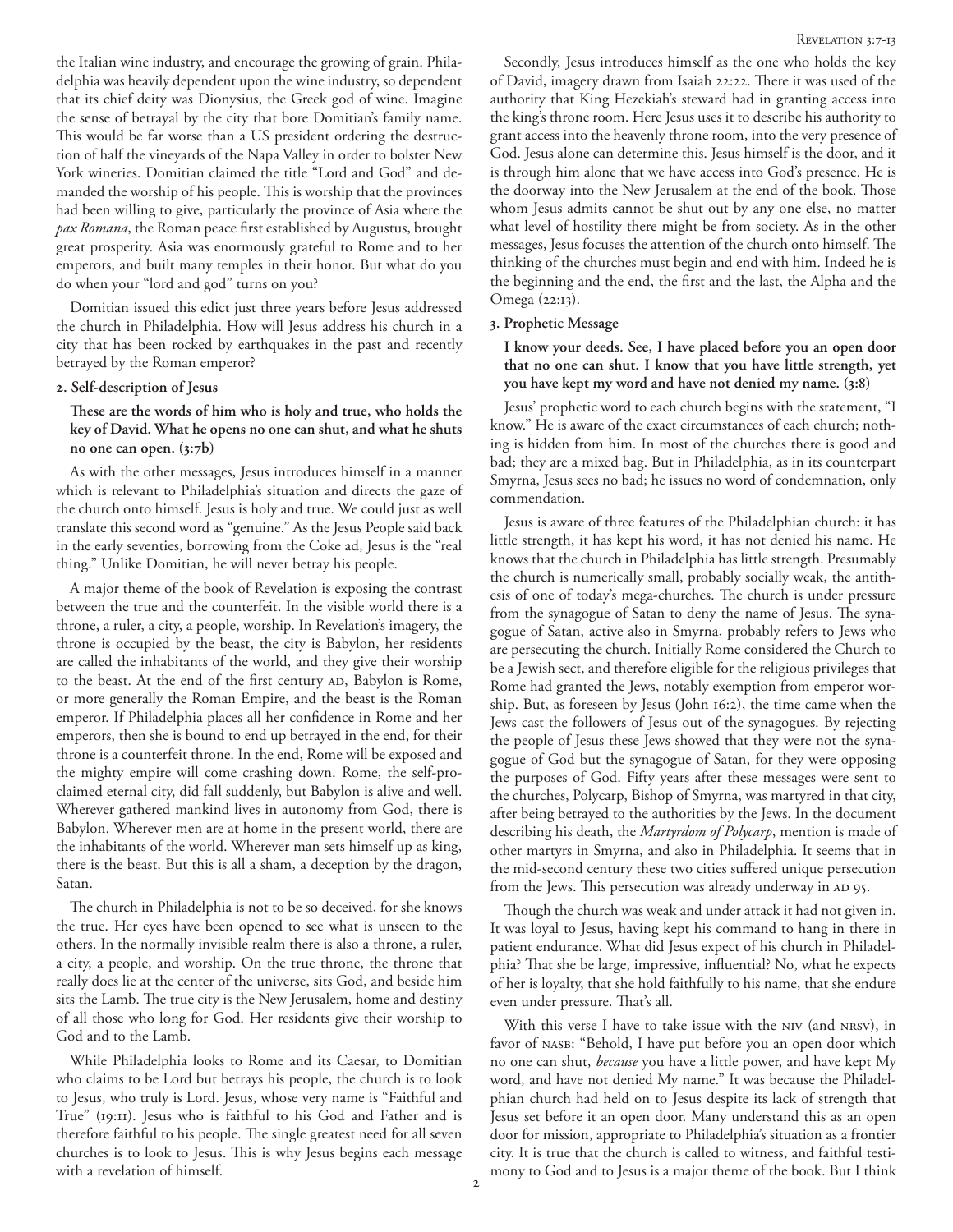#### Standing Firm

the immediate context of the keys of David, and the broader context of the whole book require us to consider this door as the entrance into God's throne room, into the new heavens and the new earth, into the New Jerusalem. Nothing the synagogue of Satan can do can prevent the admission of the faithful saints into that blessed state. All they have to do is remain faithful to the name of Jesus.

The church in Philadelphia is weak but faithful. What action will Jesus take with her?

**I will make those who are of the synagogue of Satan, who claim to be Jews though they are not, but are liars—I will make them come and fall down at your feet and acknowledge that I have loved you. Since you have kept my command to endure patiently, I will also keep you from the hour of trial that is going to come upon the whole world to test those who live on the earth. (3:9-10)**

Because the church is doing nothing to earn condemnation, there is no need for any warning of judgment. Instead, Jesus says there are two positive things he will give the church: acknowledgement by her enemies and preservation through tribulation.

All those enemies who sought to shut the believers out, Jesus will finally bring to acknowledge that it was upon this little church that his favor rested. The church might be small and weak, but it is beloved of Jesus, and that is what matters.

Because the church has already endured patiently, he will preserve it through tribulation. Many see this as a reference to the Rapture, that Jesus will remove the church from the world prior to the sevenyear Great Tribulation that marks the End Times. But I disagree. The only other New Testament use of this phrase "keep from" (*tēreō ek*) is on the lips of Jesus in his Upper Room Discourse to his disciples, "I do not ask that you take them up out of the world, but that you keep them from the evil one" (John 17:15). Jesus specifically does not ask the Father to remove his disciples from the world. Jesus wants his church to be in the world as a testimony to his saving grace. Removing the saints would rob the world of faithful witnesses. He wants his faithful followers in Philadelphia. He wants his faithful followers in Silicon Valley. But that raises a problem. Since the enemy is so much stronger than the disciples, how are the saints to withstand his attacks? It is for this reason that Jesus petitions the Father to preserve the disciples through these attacks. The church is preserved not by being removed but by the divine hand of Father and Son upon her. On her own the church cannot possibly withstand tribulation, but she is backed by Jesus.

Tribulation is going to come. In Philadelphia it had already started as the Jews opposed the Christians. Within fifty years this would lead to martyrdom. That had already happened in Pergamum, where Antipas had been publicly killed for his faithful witness (2:13). But God in Christ preserves his Church. This does not mean that he keeps his followers from suffering, or even that he keeps them from death. The Book of Revelation makes it clear that faithful witness to Jesus is costly; all the faithful witnesses end up dead. But therein lies victory, because of the open door into the New Jerusalem.

As a third component of his prophetic message, Jesus gives the church a simple command, preceded by a promise.

## **I am coming soon. Hold on to what you have, so that no one will take your crown. (3:11)**

All the church has to do is to hold on to what it already has. Again, the vitality of the church lies not in coming up with something new, but in holding on to what it already has, or, if it has forgotten that, in remembering and repenting. What the church has is Jesus. The church is to hold on lest anyone take her crown. The Greek word *stephanos*, whence comes the name Stephen, this crown is not the diadem of a ruler, but the victory wreath of a champion. The believers will emerge victorious as long as they hold on.

Why should the church hold on in the face of persecution? Because of its simple hope in the return of Jesus. Seven times Jesus says "I am coming" (*erchomai* 2:5, 16; 3:11; 16:15; 22:7, 12, 20). Four of these times he says "I am coming soon" (*erchomai tachu* 3:11; 22:7, 12, 20). Already nineteen hundred years have passed, but still it is true that Jesus is coming soon. This is what motivates us to hold on. This is how we stand firm when all around us is giving way.

## **4. Promise to the Victor**

As with the other letters, Jesus closes his message to the church in Philadelphia with a promise to the victor, to the one who overcomes.

**Him who overcomes I will make a pillar in the temple of my God. Never again will he leave it. I will write on him the name of my God and the name of the city of my God, the new Jerusalem, which is coming down out of heaven from my God; and I will also write on him my new name. (3:12)**

The victor in Philadelphia is the one who does not deny the name of Jesus even in the face of hostility and persecution. To this one Jesus promises two things: a place in his temple, and a set of new names. Solomon's temple featured two free-standing pillars outside the door; Solomon named them Jakin, "he will establish," and Boaz, "in strength" (1 Kgs 7:21; 2 Chr 3:15-17). The new temple will also have pillars, but these will be not bronze columns but people. When it comes right down to it, the New Jerusalem does not feature a temple at all (21:22). This would be most unusual in the ancient world. It was already unusual enough for Jerusalem to have a single temple, when most cities had multiple temples. But the New Jerusalem has no temple at all. Why? The temple represents the earthly residence of the deity. Confining the deity to a building limits him. In the New Jerusalem there will be no confinement. The physical building is replaced by the people as God is fully present with his people. Such is the promise held out to the saints in Philadelphia. Because they are incorporated into the very structure of God's residence, never again will the believer have to leave. After each of the earthquakes that struck Philadelphia, the residents took to the countryside, living in simple shelters. There will be no earthquakes in the New Jerusalem, the will be nothing unsettling that might cause flight.

Philadelphia had taken on a set of new names to show her appreciation for the Roman emperors. Likewise, the faithful saints will have a set of new names, ones not of their own choosing, but given by Jesus. He will grant a set of three new names, expressing the believers' new identity. The Bible contains many examples of people being renamed to express their new identity: Abram to Abraham, Jacob to Israel, Simon to Peter, Saul to Paul. Geographically the church is in Philadelphia, a city that has defined itself with respect to the Roman Emperors. But that is not how the believers are to define themselves. They are a colony of heaven on earth, an outpost of the New Jerusalem. As Don Carson says, the church is "an eschatological outpost in time." This means that written upon it is New Jerusalem not Philadelphia, New Jerusalem not Cupertino.

## **B. Standing Firm**

How do we stand firm today in a shaky world? Not by denying that we should even face trials which threaten to shake us, for both Peter and John tell us not to be surprised when trials and tribulation befall us (1 Pet 4:12; 1 John 3:13). The question is not how we can